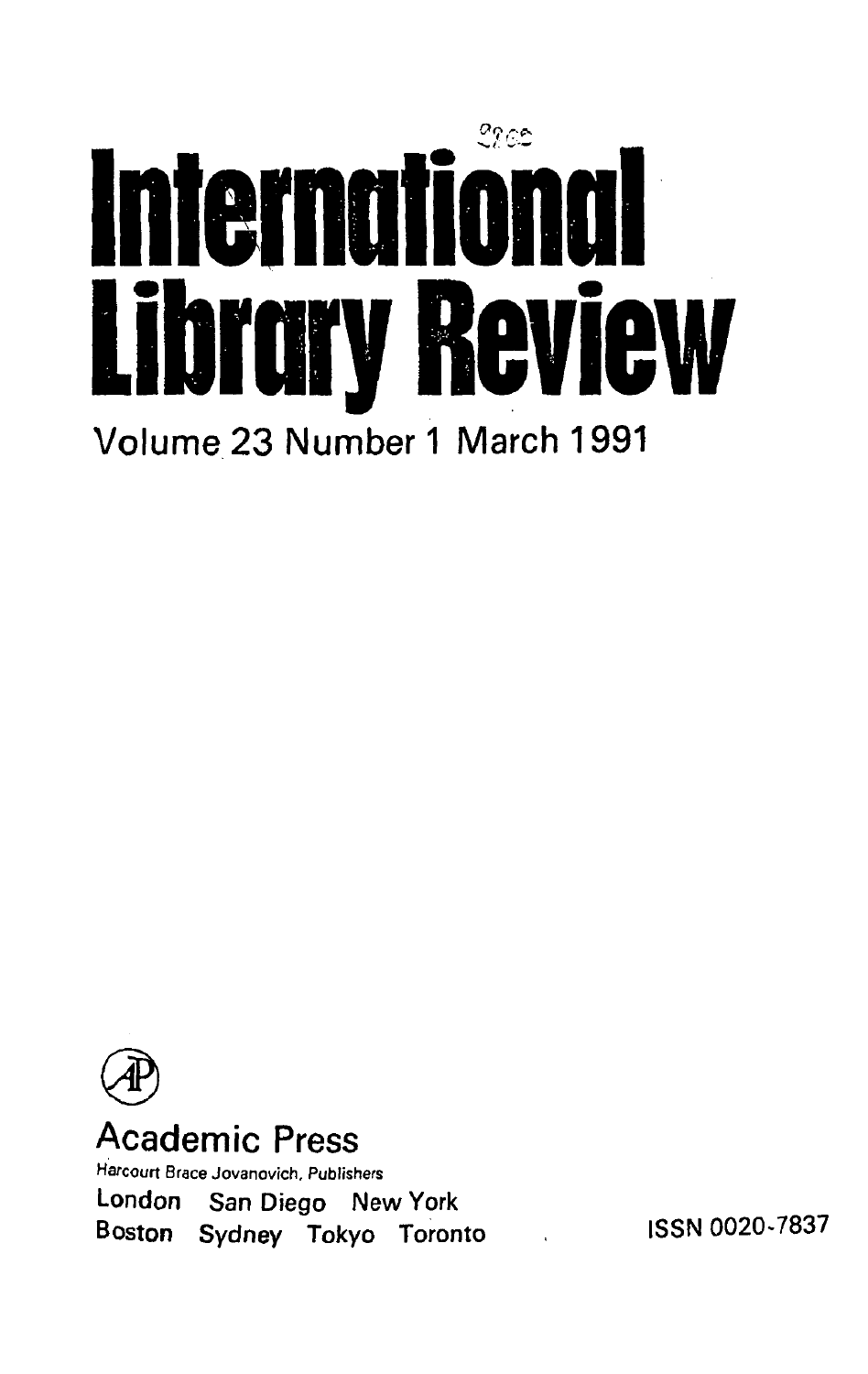# **Information and Documentation Services as a Tool for Improving National Development Planning. A Case Study of Sierra Leone**

# DOBRICA SAVIC

#### INTRODUCTION

Thousands of different monographs, scientific periodicals, technical reports and other documents are published around the world every year. Hundreds of documentation centres and libraries of all kinds are involved in the processing of this huge amount of information and in making it available to users through sophisticated information systems and networks. Advanced techniques, powerful computers, highly developed telecommunications technology and other technical wonders of the "information revolution" are being used in today's battle for the

world's social and economic development. AJ1 countries recognize the importance of information in "achieving thesupreme goals of equity and justice and involving mass participation and an inter-related system of societal change".<sup>1</sup> There are big differ**ences** in the extent to which information is being used as a powerful resource of progress in developed and developing countries. Developed **countries** already have integrated, high capacity information systems which serve all parts of the society. Developing nations, with their **United** financial resources, are struggling to establish, maintain and **benefit** from partial information systems and small information and documentation units. The development of government information and documentation (INDOC) services in most of the sub-Saharan countries, has a long history. But today, in general, they are disorganized, inefficient, and lack steady financial support. **It** is common to see some of the information and documentation units, established to serve very **specific information** needs, lose their orientation and become, more or

les, general libraries.<br>Some of the sub-Saharan countries' INDOC services are at a higher level of development. However, hardly anybody will disagree that the general level of development of these services in tropical Africa is far bdow the standards of similar services in developed countries. There are dangers of drawing conclusions from one country's experience and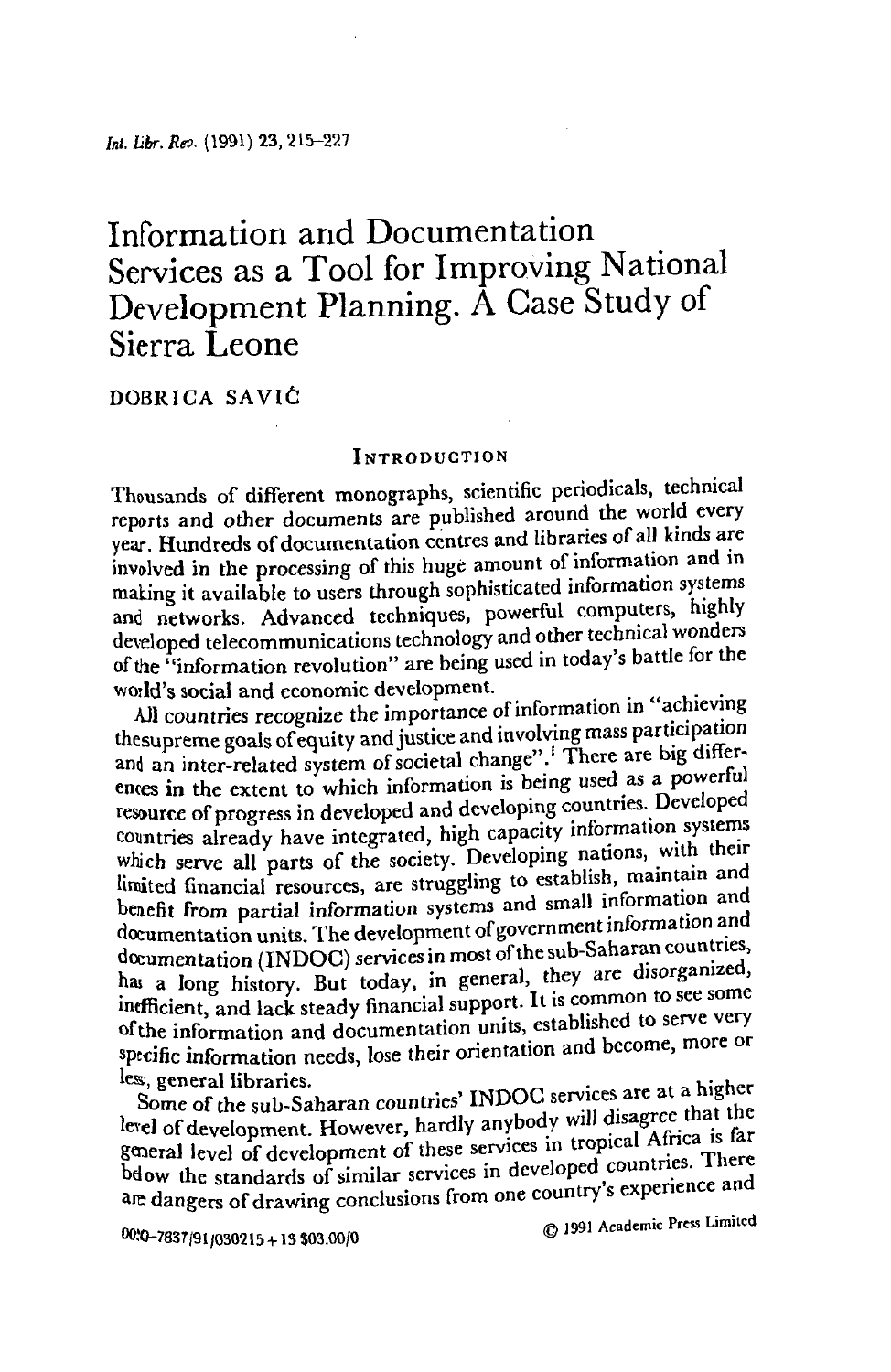practice. However, Sierra Leone, one of the least developed countries, provides a good illustration of the aims, pace and problems by which the development of these services are characterized.

The effects of sub-Saharan Africa's economic crisis on INDOC services demands answers and subsequent actions on two main questions.

- (i) As part of a political decision on development priorities and national use of scarce financial resources—which INDOG services are needed to foster social development and economic recovery?
- (ii) What should be the role of an INDOC service in the process of rehabilitation of a small African country undergoing economic decline?

This paper attempts to answer these two questions from the context of Sierra Leone's socio-economic reality.

In answer to the first question, if we define planning as " a process of preparing a set of decisions in the future directed at achieving goals by optimal means",<sup>2</sup> then development planning could be regarded as advance decision-making by the government with respect to future actions aimed at achieving goals of social and economic development. Economic and social development "could not be dissociated and should proceed as integrated aspects of a single phenomenon of development".<sup>3</sup> AH decision making processes and development planning combine political and economic decisions and require firm knowledge, information and records of previous actions and achievements. Based on this, an INDOC service concentrated on the specific needs of development planners comes as a reasonable solution.

# WHY IS INFORMATION NEEDED FOR DEVELOPMENT PLANNING?

Development planning is regarded as information intensive work. This is true of the initial stages of information collecting, and also for information processing and compilation of development plans and reports. It is even more true of the final phase when development planning activities are being monitored and evaluated. As it was stated in the report of the Ad-hoc Panel of Specialists on Information Systems for Development, "information is an essential element in the development planning process and should be used in rationalizing the use of resources".<sup>4</sup>

The rational use of resources coupled with the rational achievement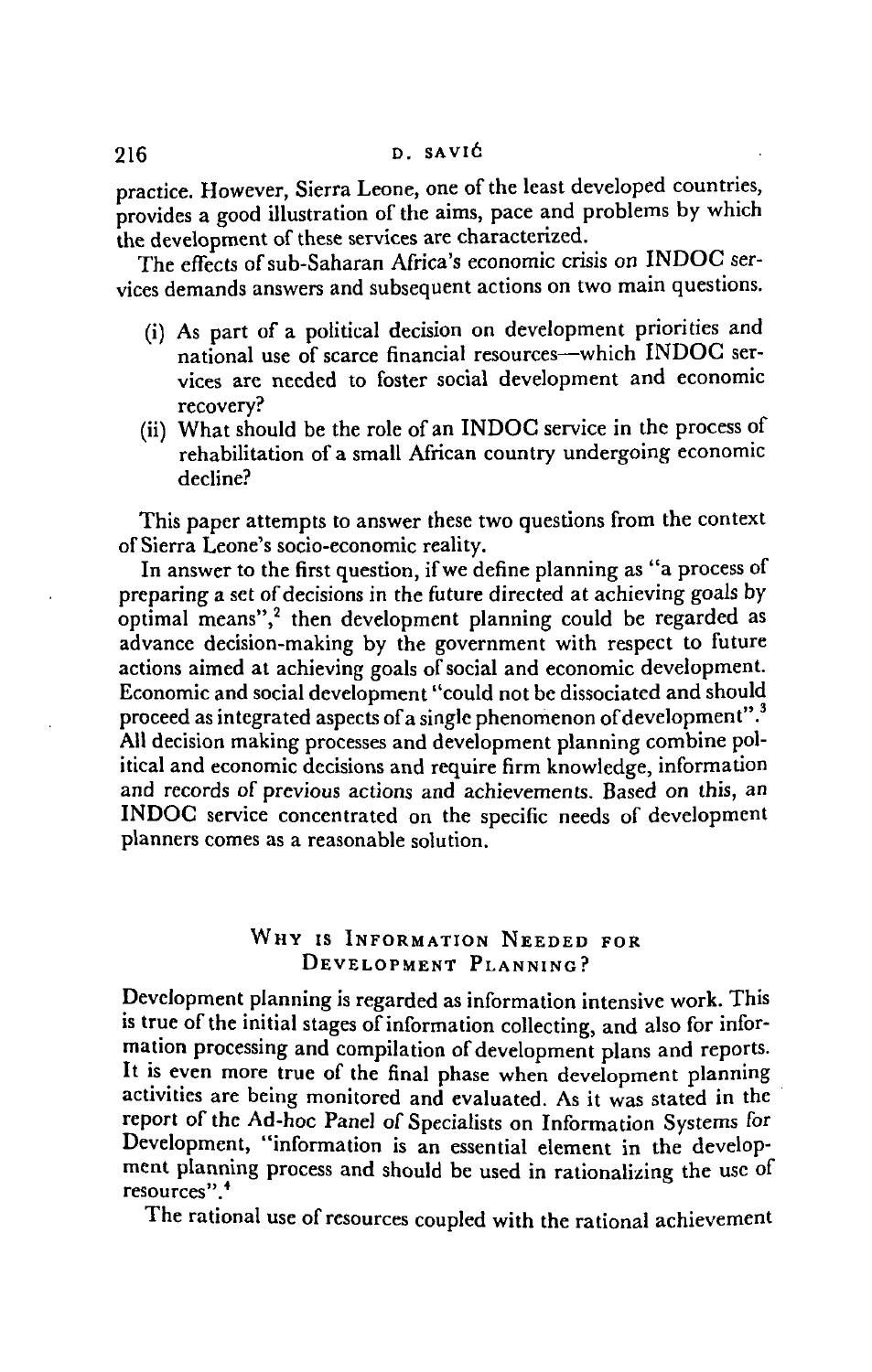of development objectives is the main reason for information being required for development planning. However abstract this reason of rationality might seem, it has very practical implications in the everyday work of any development planner.

From the point of view of development planning activities, information and documentation is required for the following reasons:

- (i) to enable development planners to obtain the rjght picture of past development, present socio-economic reality and trends which could be significant for future development and actions. Information required here is, for example, information on available natural resources, industrial and agricultural production, population, foreign trade, balance of payments, foreign assistance, and so on. By its nature this is a statistical type of information;
- (ii) to ensure the use of advanced technologies, results and experience from either internal or external sources. In this sense development planners require the organized collection of development planning documents and reports from other countries, particularly from countries with similar social and economic conditions. They also require the organized collection of project documents, reports, findings and recommendations, including projects executed either through bilateral or multilateral technical co-operation and the literature on transfer of appropriate
- (iii) to help development planners in monitoring implementation of development plans and projects. A constant flow of information is needed to secure implementation of plans and projects in an appropriate manner; to provide a base for proper decision making on corrective actions that have to be undertaken, and to enable the appraisal of plans and projects;
- (iv) to enable development planners to keep pace with new developments in planning and plan implementation techniques. Development planning undergoes constant changes aimed at improving knowledge, understanding, and efficiency of techniques. Besides this personal professional development in the field of planning methodology, it is also necessary to bring achievements from related fields to the attention of development planners, thereby keeping them abreast with the times. Achievements in the fields of computer or telecommunication technology, new drugs, agricultural techniques, seeds and fertilizers, for instance, are of particular relevance to development planning.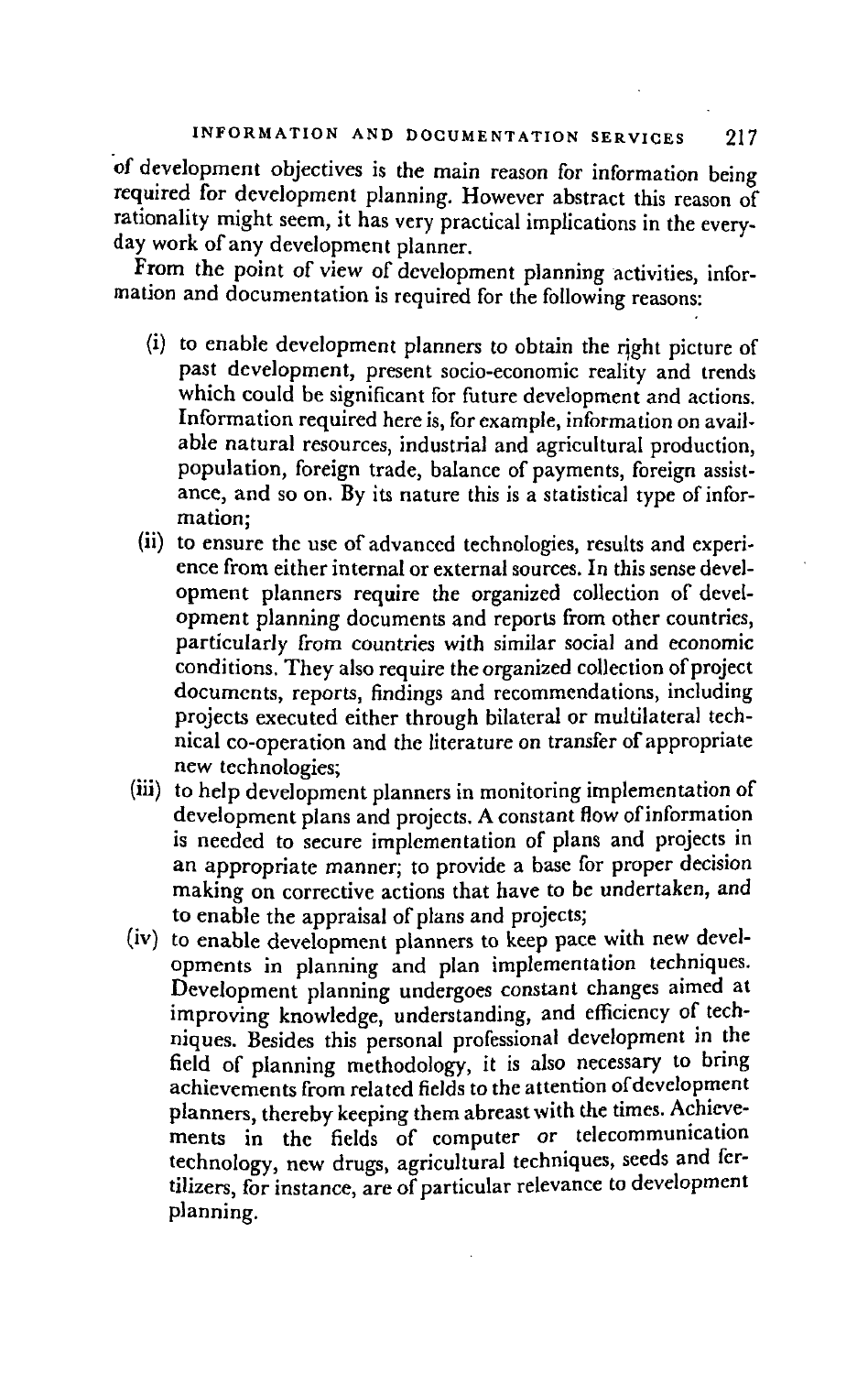#### 218 D. SAVl6

# REVIEW OF THE GOVERNMENT ACTIONS IN ESTABLISHING DEVELOPMENT PLANNING INFORMATION AND DO CUMENTATION INFRASTRUCTURE

Keeping in mind the reasons for which information is necessary in development planning, we now turn to a historical review of actions undertaken by the Government of Sierra Leone in establishing an adequate information and documentation infrastructure.

The "information aspect" of development planning, and establishment of the necessary elements of the Sierra Leone information and documentation infrastructure can be observed through different phases:

- —First Development Plans, 1946-1960,
- —Early Years of Independence, 1961-1969,
- —Establishment of the Main Planning Bodies, 1970-1978,
- —New Development Planning Concept, 1979-1984, and

—Economic Recovery, from 1985.

The need for development planning in Sierra Leone had been appreciated as early as 1946 when the "Ten-Year Plan for the Development of Sierra Leone, 1946-1955" was drawn up. The main goal of the plan was to guide and foster development in the immediate postwar period. Planning enthusiasm, common in many development and recovery plans at that time, was soon replaced with more realistic and moderate utilities. The " Plan of Economic Development for Sierra Leone, 1949-1955", better known as Child's Plan, was formulated in 1949 by the then Chief Commissioner for Sierra Leone. Few efforts were made during this period to establish any system either for collecting the information needed for development planning or for its monitoring.

When Sierra Leone gained independence in April 1961 a "Ten-Year Plan of Economic and Social Development for Sierra Leone, 1962/63- 1971/72" was drawn up by Dr David Carney, the Chief Commissioner. The plan was very ambitious, proposing a development expenditure of some 250 million leones (125 million pounds) during the first 5 years. It envisaged a number of concrete projects, the conducting of basic surveys and research, and the execution of institutional reforms. Unfortunately, the plan encountered difficulties in its early stage and could not be effectively implemented. However, some essential achievements were made. The major development in support of planning was the organization of the Central Statistical Office (CSO) in 1963. A nucleus staff was recruited, a new building constructed and data processing equipment installed. It was organized with assistance from the US Bureau of the Census. In 1963, the first full population census was carried out.\* Offset printing equipment was installed in the CSO

\* The total population at that time was 2 180 354.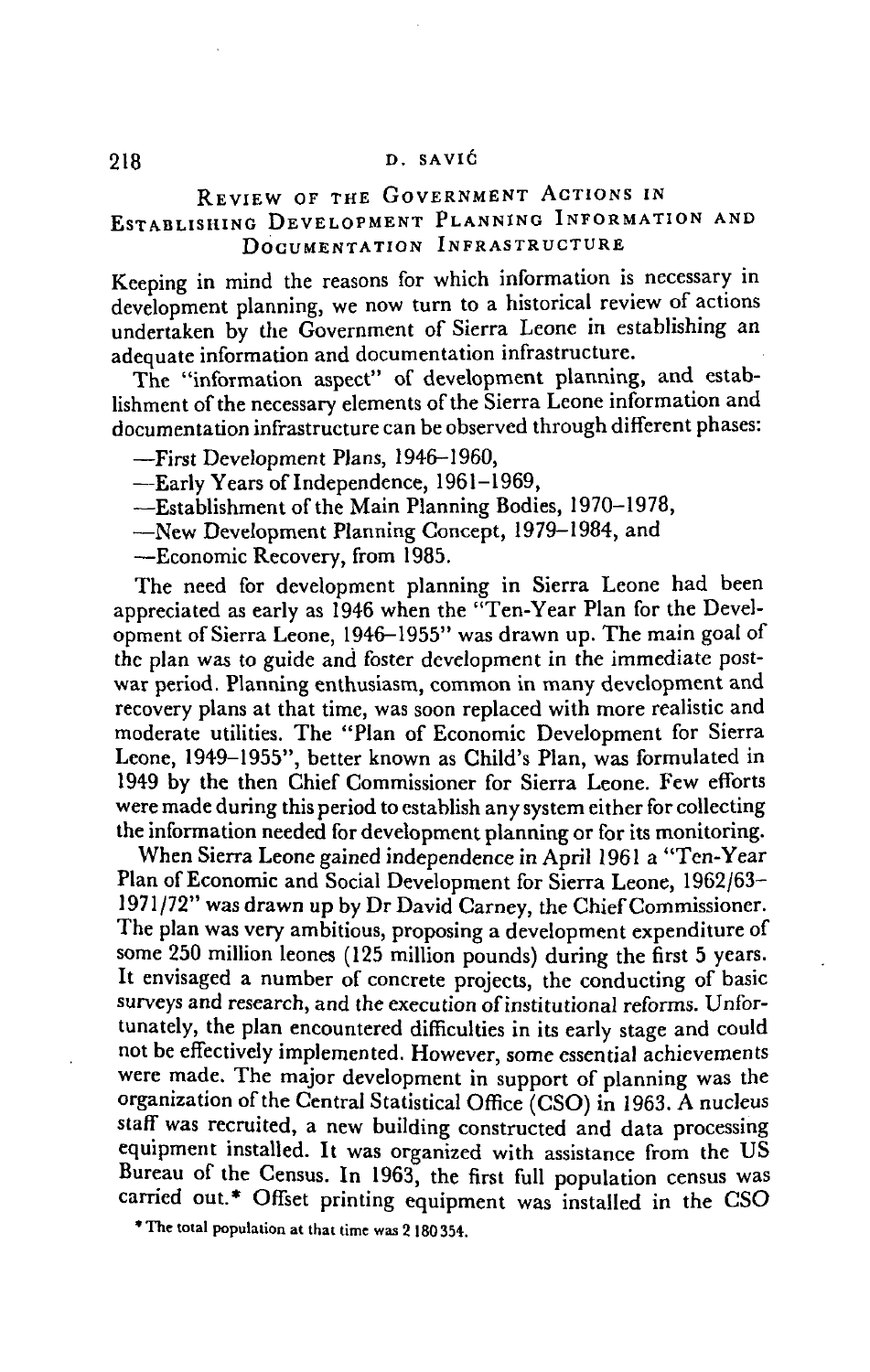and a Quarterly Statistical Bulletin initiated. In order to improve the planning information base, as well as for the day-to-day activities of the Government, a certain number of surveys were undertaken: the wage and hour survey by the Labour Division; the aerial survey of Sierra Leone by the Surveys and Land Division of the Ministry of Lards;<sup>\*</sup> and survey of railway transportation. Plans were completed for the first nationwide Agricultural Statistical Survey, and progress was made on the mapping of Sierra Leone at a scale of 1:50 000. At the same time an achievement of great importance for development plaining was made with the establishment of the Research Department of the Bank of Sierra Leone. Its aim was the collection and analysis of data on money and banking, a crucial element for any monetary policy.

Preparation of a progress report on that period served as a useful preliminary exercise to the drafting of a "Five Year Plan of Economic and Social Development" which covered the period from 1 July 1966 to 30 June 1971. This plan, owing to turbulent times, never passed the draft stage.

The absence of a consistent development strategy and the lack of overall planning for several years, was one of the reasons for the underutilization of the country's development potential. The pattern of development suffered as a consequence. This was clearly stated in the budget speech delivered by Dr M. S. Forna, the Minister of Finance, in the Sierra Leone House of Representatives, on 8 July 1968.

" For several years now the development budget has been virtually a collection of expenditure items thrown together in a piecemeal fashion.... Development means much more than a random collection of projects. It involves at the very least projects defined priority which are carefully prepared and which permit a co-ordinated exploitation of our economic and human resources".<sup>5</sup>

The period from 1970 to 1978 is an important period in the history of development planning in Sierra Leone. The main elements of the information and documentation infrastructure were set up and appropriate procedures established. In 1970, the Central Planning Unit (CPU) was established within the Ministry of Development and Economic Planning to function as the central planning agency for the country. It was within the Unit's terms of reference to carry out sectoral and macro-economic studies preparatory to formulating a comprehensive medium term plan, to assist the Ministry of Development in the preparation of development projects, and to institute appropriate procedures for appraisal of their progress. Planning and Project Formulation Units were created in two other ministries and the intention was to have them established in all the important sectoral ministries.

<sup>\*</sup> This survey commenced in 1948 and was completed in 1964.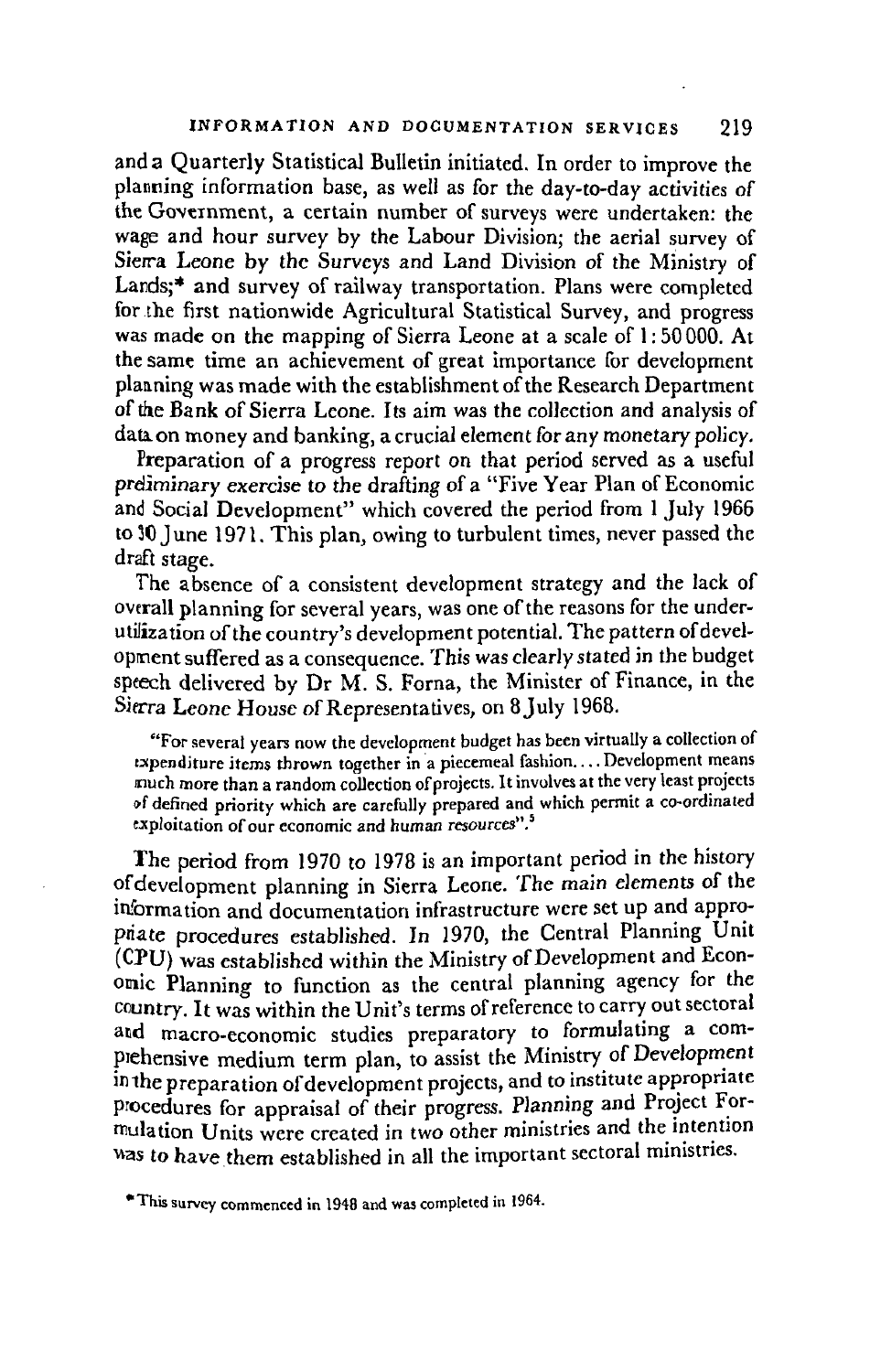In 1971 the United Nations Development Programme (UNDP) provided technical assistance to the CPU in the form of a team of international experts under the project entitled "Assistance in Development Planning". During the course of this project "The Elements for the Formulation of the National Development Plan, 1974/75-1978/79" and the plan itself were prepared. To make the preparation of the National Development Plan possible, further actions, with respect to the improvement of the planning infrastructure, had to be undertaken. The National Planning Council was set up, headed by the President of Sierra Leone. It was assisted by an Inter-Ministerial Committee of Permanent Secretaries, headed by the Permanent Secretary of the Ministry of Development. An Advisory Planning Body was also established, with the aim of involving non-official bodies, such as business, industry, labour, as well as scientists and social workers, in the planning process.<sup>6</sup>

The project identified the necessity of having an information and documentation unit (library), which would

" collect and process documents of importance to the efficient work of the Central Planning Unit. It is therefore proposed to earmark US\$8000 in 1973 and 1974 for the purchase of about 1300 books under the equipment component of the Budget".<sup>7</sup>

At an early stage of this project a specialized library was set up. In August 1973 a librarian, a CUSO volunteer, was recruited to carry out information and documentation activities within the CPU and the newly established library. During the 3 years of his stay in the library, the operations were significantly improved and a considerable number of books and documents were collected, processed and put at the disposal of users. Very soon after the departure of the librarian, as a result of financial difficulties and non-availability of adequate accommodation, library activities were interrupted and important documents were no longer collected, processed and stored. A great part of the collection was lost, including books and documents that were on loan.

In 1975 a new 2-year project, " Assistance in Development Planning and Plan Implementation", was initiated. The emphasis of the first project was on development planning and preparation of a national development plan. The second project was mainly concerned with operational planning, plan implementation activities and the enhancement of the capacity of the national planning machinery. Annual plans and development expenditure budgets were the main project concern. Since priority was given to providing adequate information necessary for following up the progress of plan implementation, the emphasis was placed on statistical services.

The statistical services assume a new role in a planned economy. Checking on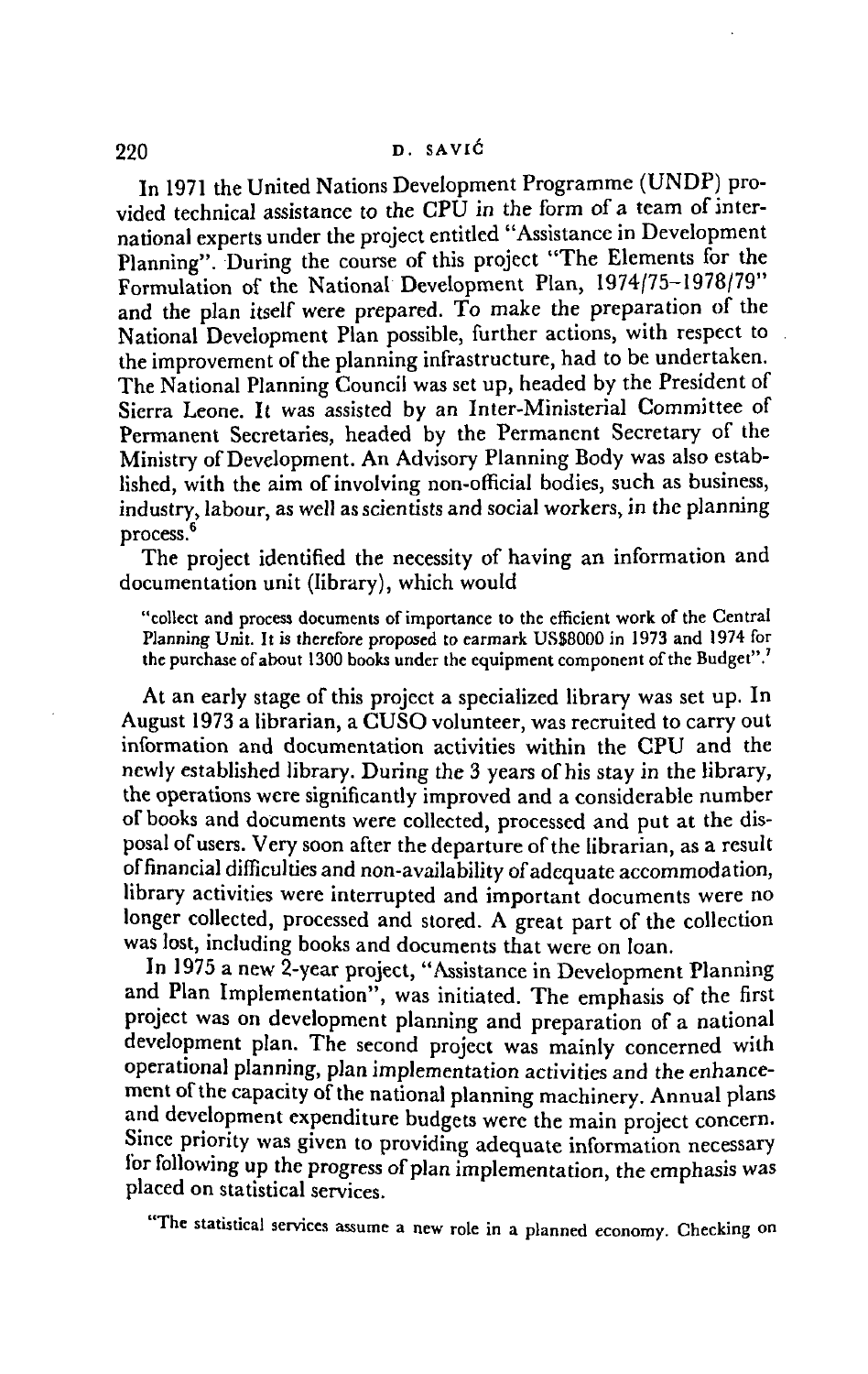aclievements in order to ensure overall movement in the planned direction will require much better and more up-to-date statistical services. The goal will be to prepare a regular monthly statistical bulletin covering all essential aspects of development".<sup>8</sup>

It is worth noticing that appreciation of the role that information plays in development planning did not end with the statistical information. Particular emphasis was given to project progress reports which were regarded as

"inportant means of allocating resources to various projects during a given financial *yen,* determ ining the size and contents of the annual development plans for the ensuing year, and for watching and assessing the pace of implementation of the plan asa whole". $9$ 

It was assumed that the CPU would prepare regular quarterly, semiannual and annual surveys on the implementation of the plan and recommend measures for dealing with problems on the available statistical data and progress reports.

Besides these two main sources of information, the National Development Plan also mentioned the importance of other sources such as national accounts, financial information gathered from the Bank of Sierra Leone and from commercial banks, and information gathered by customs, taxes and excise departments.

The world economic situation and difficulties with the realization of the 1974 National Development Plan were the main causes for the Government's " White Paper on Development Strategy for Sierra Leone"<sup>10</sup> for the adoption of the concept of a "rolling plan" for the medium term 1981/82-1985/86. As it was stated in the plan, " the uncertainties in the world markets for many commodities and the deficiencies in Sierra Leone's data base make it imperative to deviate from the past practice of preparing rigid medium term plan".<sup>11</sup> With theconccpt of a rolling plan, the development planning process became very intensive and the necessity for an efficient *INDOC* service *became* much greater. The initial detailed elaboration of sectoral programmes covered a 3-year period. At the end of each year, the performance of each sector was supposed to be reviewed and the plan again elaborated forthe next 3 years.

Most recently, "A Programme for Rehabilitation and Economic Recovery"<sup>12</sup> gave high importance to re-organization of existing systems for collecting and processing information including national accounts,\* statistics, as well as aid co-ordination and monitoring. The programme states that "UNDP is to assist the Ministry of Development

<sup>&#</sup>x27; National accounts have not been published since 1980/1981 and estimates of GNP, prepared by different agencies vary.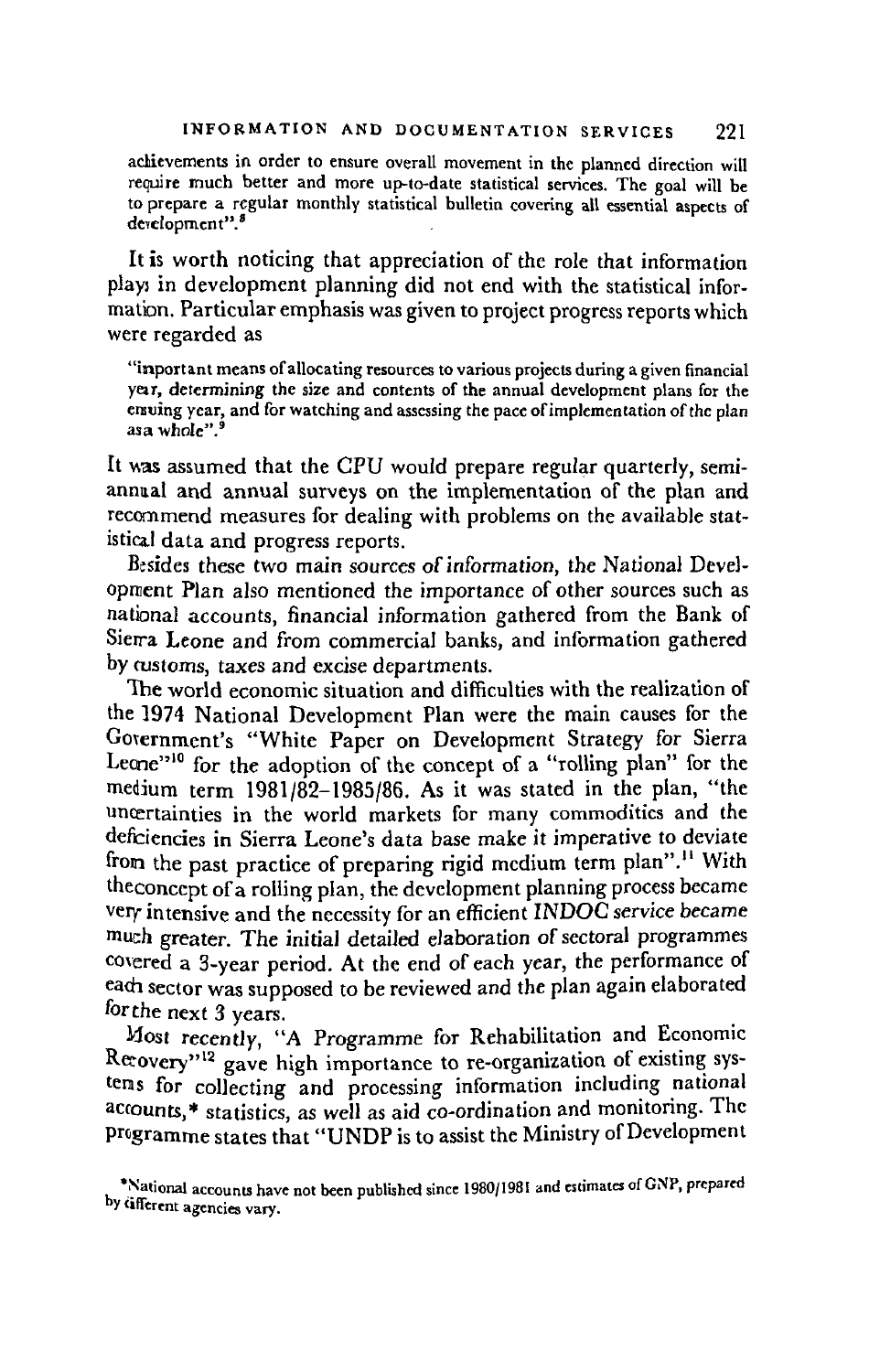and Economic Planning in reviving its library and establishing a documentation centre".<sup>13</sup>

#### DEVELOPMENT DOCUMENTATION CENTRE

In 1985, Government efforts in the Ministry of Development and Economic Planning coupled with a request for UNDP/UNESCO support, resulted in the approval of the 27-months-long project designed to establish a Development Documentation Centre (DDC). The project's primary consideration was to

"contribute to the efforts being undertaken by the Group of 77 towards the systematical exchange of information in view of promoting and strengthening of technical and economical co-operation among developing countries (TCDC/ECDC). This type of action was defined in the Buenos Aires Plan of Action, the Caracas Programme of Action and in particular by the Second Inter-Governmental follow-up and Co-ordination Committee Meeting held in Tunis, 5-10 September 1983, which recommended that Member States take the necessary steps to establish or strengthen their national information networks".14

The project provided equipment, locally and internationally recruited personnel, training of staff abroad, reference books, and subscriptions to professional journals. Activities were organized according to the Workplan which emphasized the collecting and processing of documents available within the Ministry. Some efforts were made to improve the information awareness of the development planners and to upgrade the use of information and documentation in the course of development planning. Some 3000 documents were collected, processed and put at the users' disposal in the centre.

The main success of the project was in securing the proper foundation for continuation of the Development Documentation Centre's activities following the termination of the project. In most of the development projects the reliance on externally supplied expertise for libraries, or almost any other service, often fails. Bearing in mind this "human factor problem" and its importance, special consideration was devoted to the training of the project counterpart Librarian/Documentalist. The main criteria for selection of a candidate for training abroad were a permanent job with the Ministry and experience with document processing. The selected candidate, a library assistant by profession, was sent to England where she obtained the MLib degree. After completion of her studies the candidate returned to the DDC and after some intensive in-service training was fully capable of managing the Centre's collection and activities. Some further training of the Librarian/Documentalist in charge of the Centre was offered by the project in the form of a short course on the use of CDS/ISIS software, held in *Moscow.*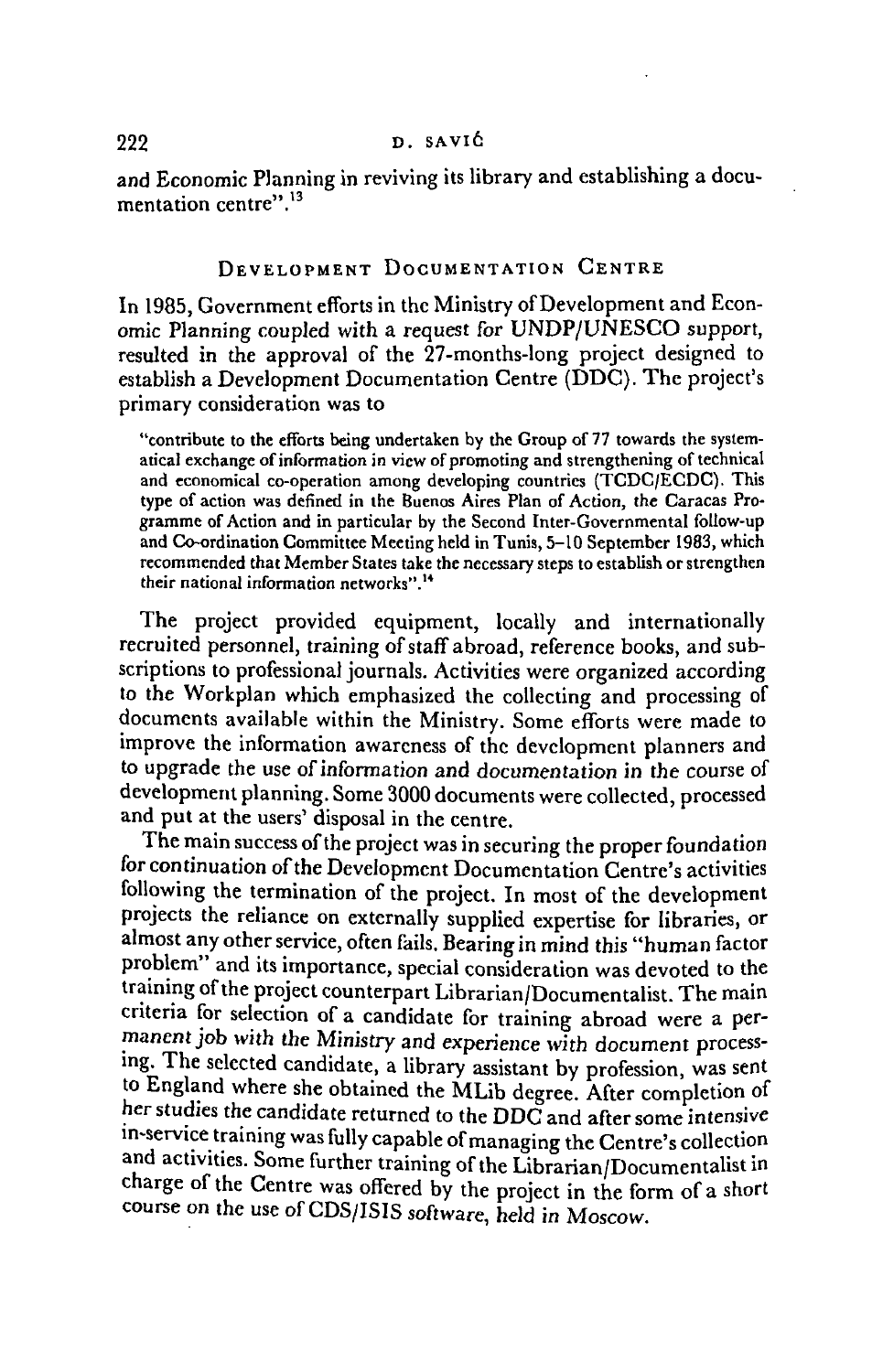One of the project goals was to establish co-operation with the Pan-African Development Information System (PADIS). In 1989 the Development Documentation Centre was nominated by the Government of Sierra Leone as the national participating centre and a focal point for PADIS.<sup>15</sup> As the first contribution to the PADIS network the DDC offered its " Bibliography of Publications on Sierra Leone, No. 2" published in April 1988.

## DEVELOPMENT PLANNING INFORMATION NEEDS

In order to meet the objectives of the project and to guide the DDC in the proper direction, it was necessary to define development planning information needs. It was important to determine: the activities of the development planning process which should be supported by INDOC services, how these services should be organized, and what the link between an organized service and improved development planning should be.

The activities of the Ministry of National Development and Economic Planning\* are divided within three divisions:

- |i) Central Planning Unit (CPU),
- (ii) Central Statistical Office (CSO),
- (5i) Administration, Co-ordination of Technical Aid, and External Economic Relations.

The activities of the CPU and corresponding information service needs of its 17 development planners are of principal *concern* here. According to the concept of organization of the National Development Planning in Sierra Leone, the main activities of the Central Planning Unit are the following:

- (a| Assistance to the regional planning units in formulation of development plans for provinces and districts; co-ordination of the local plans with the National
- Development Plan;<br>(b) Formulation of Annual Plans and the Annual Development Budgets;
- $(c)$  Appraisal of progress, including detailed evaluation of major development
- programmes and projects; (d) Periodic adjustments in various sectoral development programmes, projects and policies and in the National Development Plan itself in the light of appraisal of progress and changes in domestic or international conditions. While most of the adjustments will be made through the Annual Plans, others, occasioned by sudden changes in domestic or international conditions, will be made as and when required. The CPU will also advise Government on changes in developmental and related *economic* policies necessitated by these adjustments; and

<sup>\*</sup> Formerly the Ministry of Development and Economic Planning. Renamed in 1986.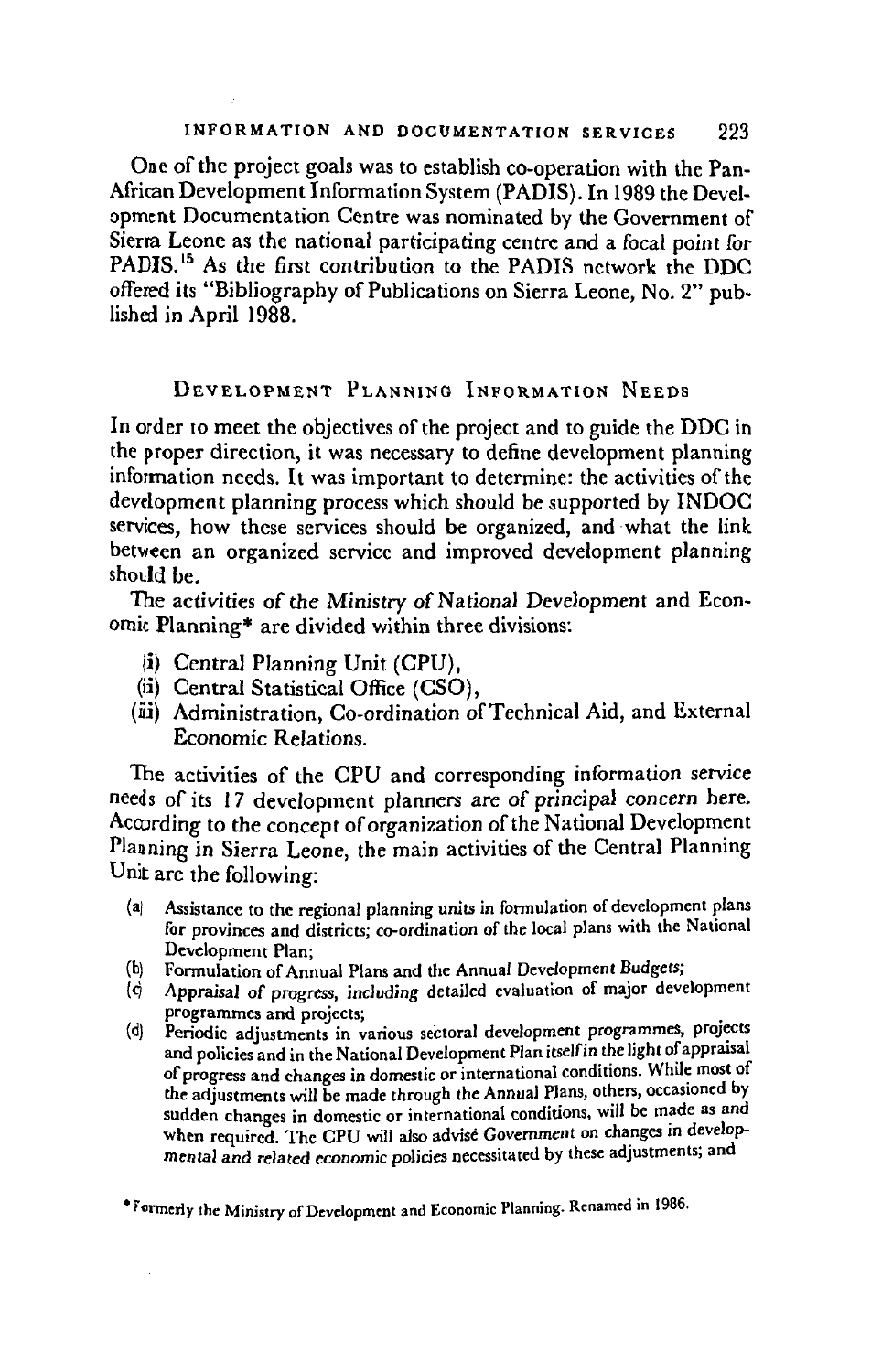(e) Long-term studies with a view to formulating long-term perspectives of development for the economy and for important sectors.<sup>16</sup>

Unfortunately this list of planning activities is too general for deciding on the specific services which should be carried out by a specialized INDOC service. If we are to define the INDOC activities which should support development planning and reveal their role, we need a somewhat different approach. We need a systematic and comprehensive list of development planning activities taking into account their information needs, complexity and intended function. Adopting this approach, development planning activities and the corresponding information needs could be classified into four main areas.

- (i) General activities. Training and continuous education of development planners; keeping up-to-date with new techniques, technologies, and developments in economic theory; publishing and dissemination activities.
- (ii) Data collection. These activities are mainly covered by the statistical department (CSO), and other departments which are collecting data on economic development, financial, natural and human resources relevant to development planning.
- (iii) Analysis. Information processing, decision making, plan and project preparation, macro-economic planning (monetary, fiscal, price and income policy, and foreign trade and balance of payments policy), sectoral planning (economic and social), project planning, development budget planning.
- (iv) Implementation and monitoring activities. These activities primarily include implementation, evaluation and monitoring of development plans and projects. Co-ordination of foreign economic and technical assistance is monitored to some extent through the Ministry of National Development, so some appropriate measures should also be undertaken to support this kind of activity.

# SUBJECT AND GEOGRAPHICAL COVERAGE

Subject coverage corresponds to those areas of the national economy which are considered to be the priorities of the National Development Plan. In the case of Sierra Leone it is agriculture, forestry, fisheries, macro-economics, energy and power, small-scale industry and health services. These are the subject areas which deserve special attention in building a document collection. Subject coverage is also a factor for determining whether the needs and requests of development planners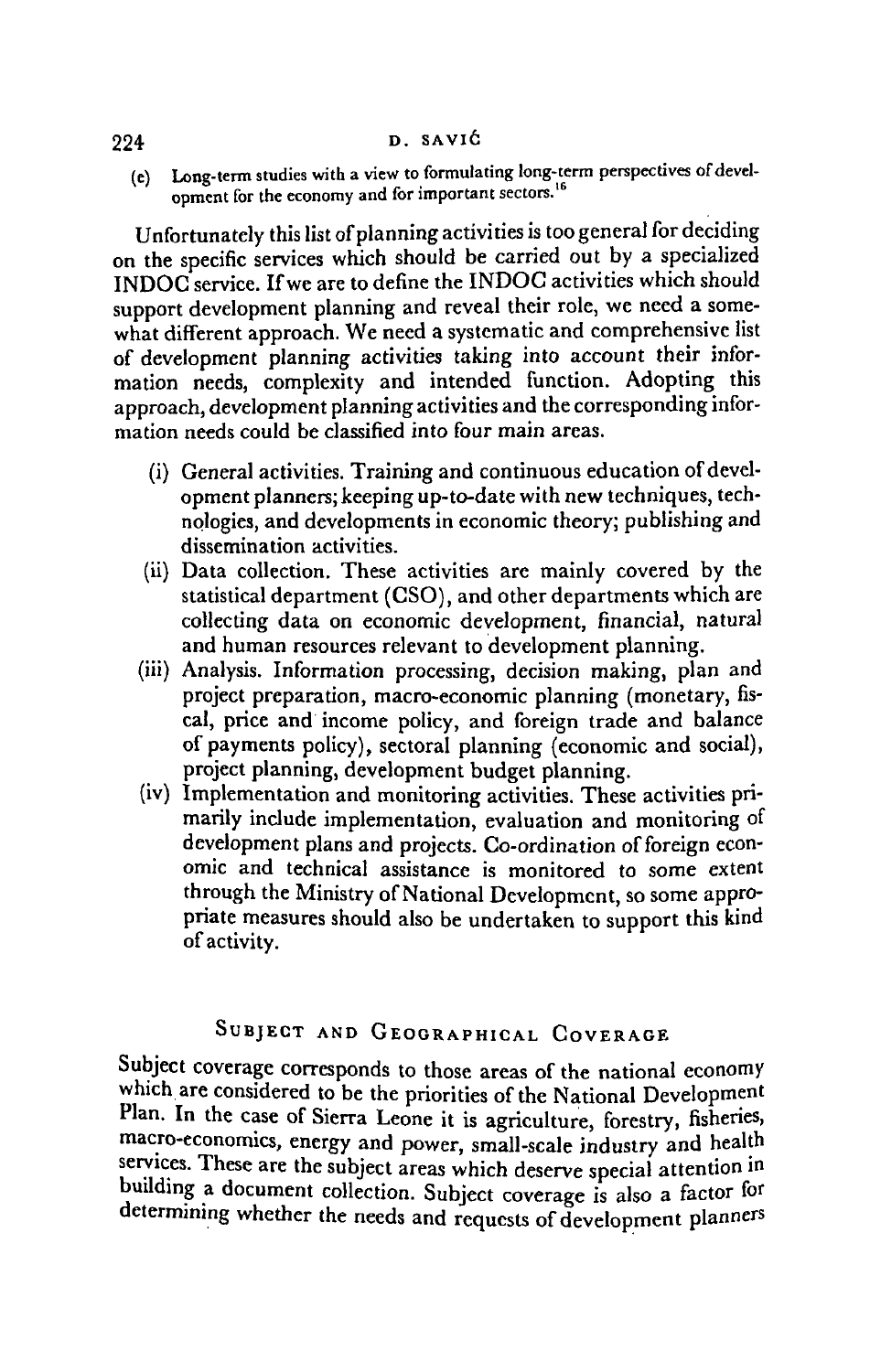are met, and for designing selective dissemination of information (SDI).

The geographical coverage of information and documentation needed for development planning in Sierra Leone includes, in addition to information and documentation related to the country itself, the Mtmber States of the Mano River Union (Liberia and Guinea), selected African countries with similar conditions and some other developing countries in the world.

Apart from the statistical information, which is provided mainly by the Central Statistical Office, the types of information and documentation that should in addition be processed and kept by the development planning documentation centre are:

- —development planning documentation (development plans, reports, budgets and policy statements);
- —development project documentation (project documents and reports, feasibility studies, mission reports, project findings and recommendations);
- —periodicals on development and economic planning;
- —monographs, mainly reference books (in particular United Nations handbooks and manuals).

## THE ROLE OF *INFORMATION AND* DOCUMENTATION SERVICE

The role of an INDOC service is to provide a better information base which could be utilized for improved national development planning and therefore foster the process of economic and social rehabilitation. This role could be translated into very practical actions with direct implications for national development planning in Sierra Leone. It has been concluded that the role of an INDOC service in development planning, according to its corresponding activities is:

- to provide information and documentation on development to
- those involved in national planning; to establish a collection of development projects and related reports, and to put them at the disposal of development planners
- for monitoring and evaluation purposes;<br>
—to channel information and experience on development, development planning and development projects from other countries
- to Sierra Leone;<br>—to help avoid wasting human, natural and economic resources;
- —to enable the use of obtained results and experience gained elsewhere in development planning;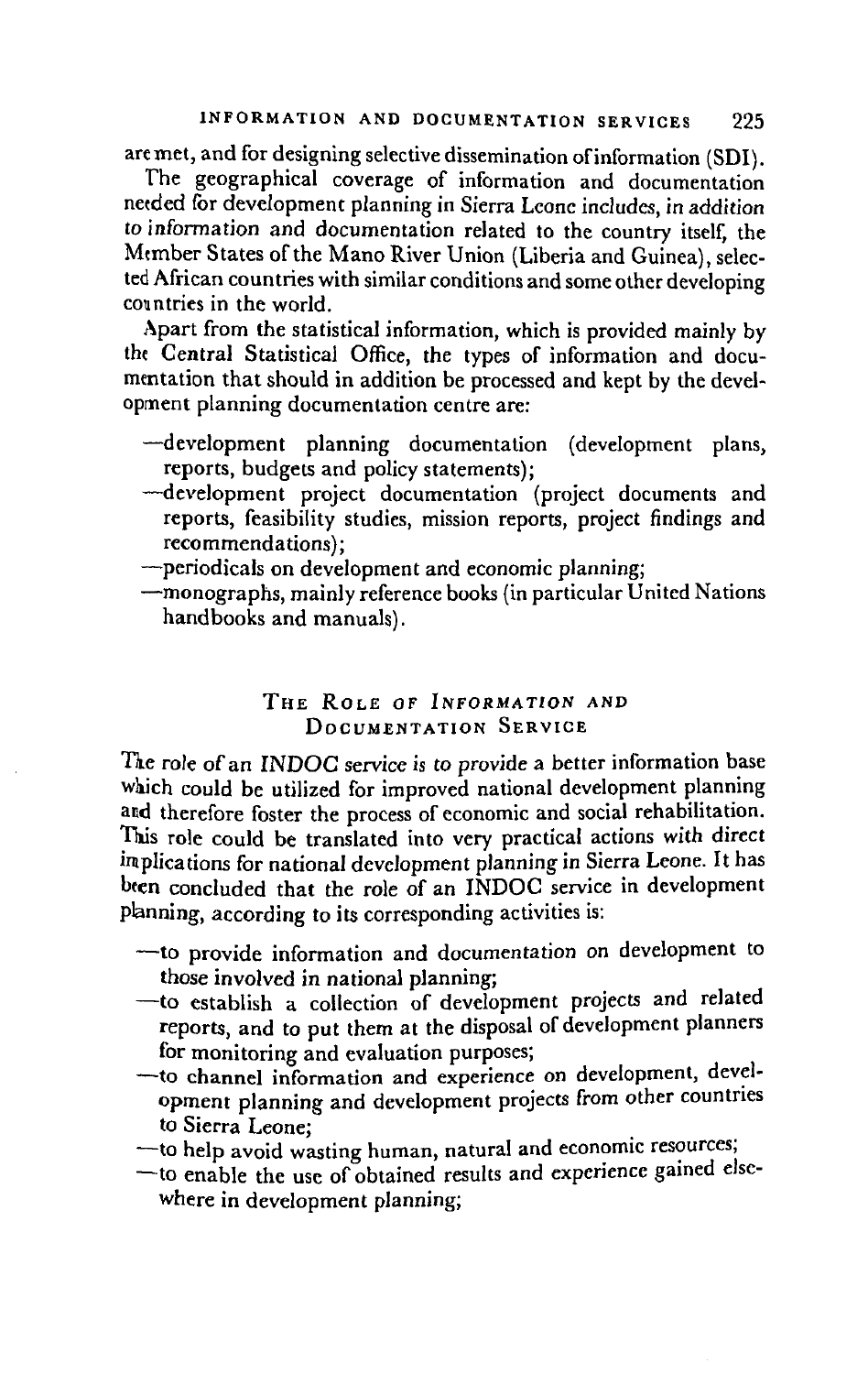- —to upgrade the use of information and documentation provided by different international organizations and foreign information
- systems;<br>-- to lower the total cost of national development through rational use of freely available information and documentation resources;
- and<br>---to heighten the awareness of development planners, as information users, of the value of information and documentation as a tool for increasing the efficiency of national development planning.

#### CONCLUSIONS

Information and documentation collection and adequate user services enable development planners to benefit from the huge amount of accumulated knowledge and to incorporate it into the plans or projects on which they are working. This is realized either through a process of upgrading methodology, or through the use of results and experience, available worldwide. The work of development planners is facilitated, to a great extent, if document collection is comprehensive, well organized, easily accessible and if the user services are carried out by trained and experienced staff. This, along with an intensive use of information and documentation, contributes to the quality of national plans which undoubtedly become more realistic and reliable.

Social and economic rehabilitation of any of the sub-Saharan countries is a complex process demanding great effort from society. Only the carefully planned, combined efforts of all, in conjunction with a maximum use of available resources can bring about much needed prosperity and development. Although an INDOC service designed to fulfil the information and documentation needs of development planners is just one dimension of gradual societal change, prospects for rehabilitation and economic recovery in sub-Saharan Africa would be enhanced if maximum use were made of all available internal and external information and documentation resources.

#### REFERENCES

- 1 UNRISD (1980). *The Quest for a Unified Approach to Development*. An UNRISD Report, Geneva. UNRISD. p. 54.
- 2 Drod, V. (1963). The Planning Process. *International Review of Administrative Science*, 29(1), p. 50.
- 3 McGranahan, V. (1985). *Measurement and Analysis of Socio-Economic Development.* Geneva. UNRISD. p. iii.